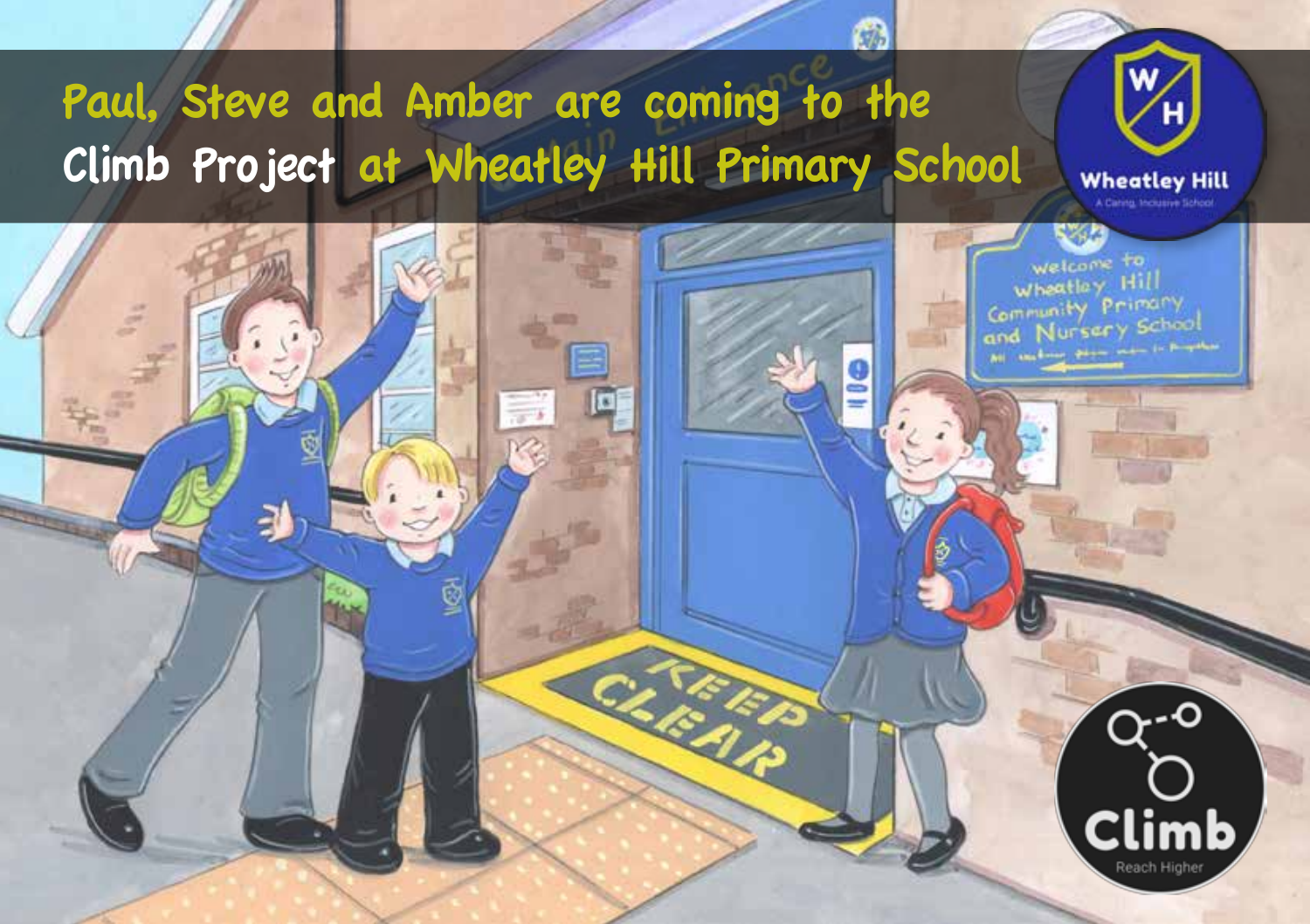Some of you will come to school by minibus, like Paul and Amber do. Kind helpers will look after you from when you get on the bus until you get to school. Your teacher will meet you from the minibus.





#### What happens when I come to school?

You will hang up your coat and bag on your own special coat hook in the corridor, like Steve is doing.





Your teachers will help you find your photo. You will put your photo on the 'Zones of Regulation' area to show how you are feeling that day. Your teachers care about you a lot so they will check how you are feeling at different times during the day. Today, Steve is feeling happy so he will put his photo in the Green Zone.

Then you will do some activities that your teacher has chosen, just

for you.

How are you feeling today?

Some of you will come to school with your grown-ups. Steve comes to school with his dad. His dad brings him to the main entrance of the school where his teacher is waiting to take him to his classroom.

"Hello, Steve," says his teacher. "We are going to have lots of fun today."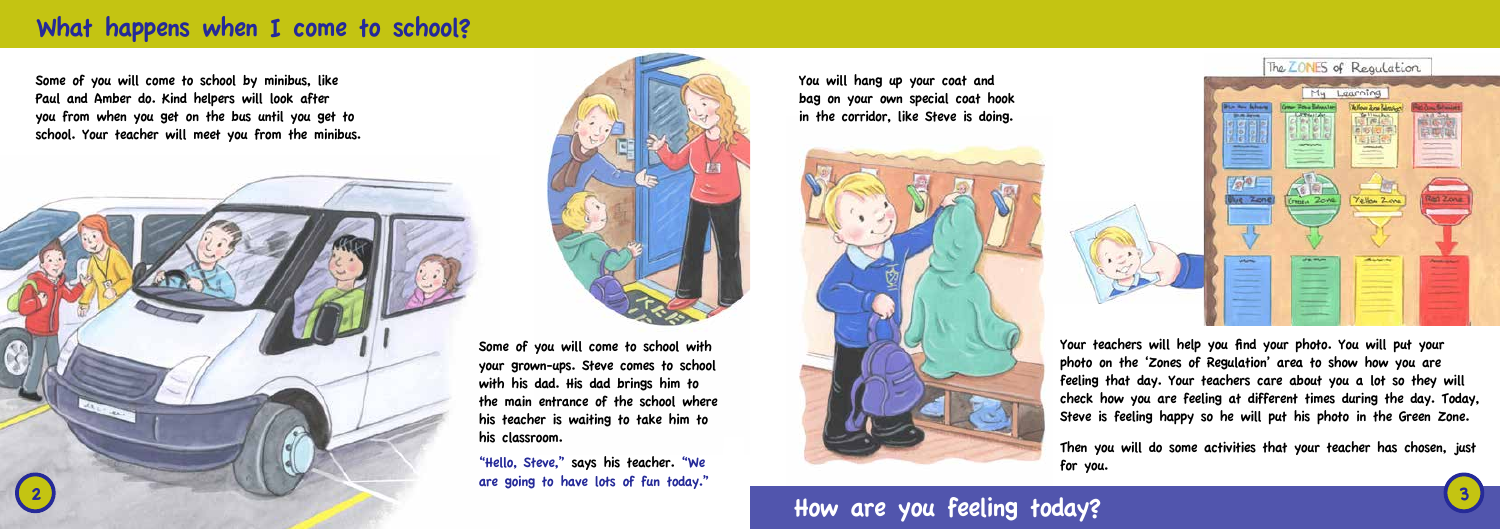#### What will my lessons be like?



You will have lots of fun learning and making friends at the Climb Project.

Some of you will spend the morning with your friends in your Base Classroom. Your teachers will give you lots of brilliant learning activities which are just right for you.

Some of you will also spend some time with your year group class. A teacher will be with you to give you all the help you need.

You will have lots of fun learning and playing and making new friends.

Laura and Steve are playing with bubbles.



Steve is doing some number work with his teacher.



Amber is having some quiet time with a book.

Amber is having fun bouncing.





You will learn English and maths and lots more. When you have done the activities that your teacher has given you, you will love choosing activities from your 'Choice Box'.

#### What do you like doing with your friends?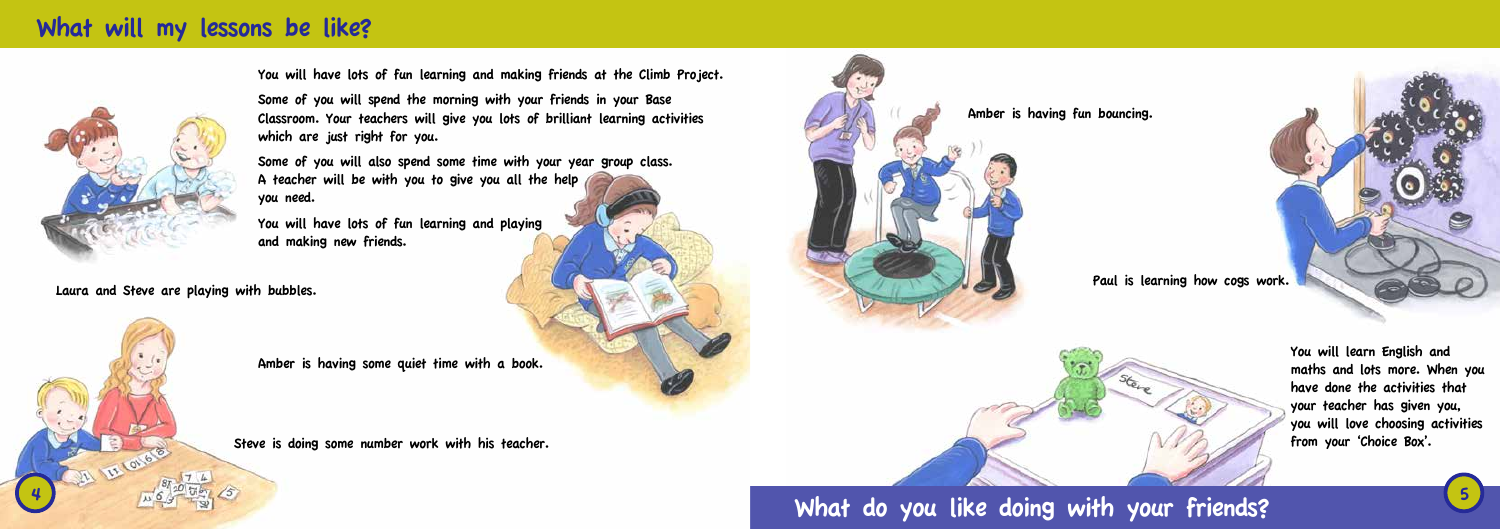#### What other activities will I do?

There are lots other of fantastic activities you will do.

Steve is playing with the toys in a sensory area. He loves it when the lights change colour.

Amber is climbing on the outdoor equipment with her friend, Anish.



You will learn about nature in our brilliant Forest School. Steve and his friends have had lots of fun outside and are having hot chocolate with marshmallows.



Steve is playing in the Ball Pit and Sensory Room.

Paul is having fun in the hall, playing and exercising with his friend, Katie. They are jumping in the big Soft Play area.

### What activities are you looking forward to doing?

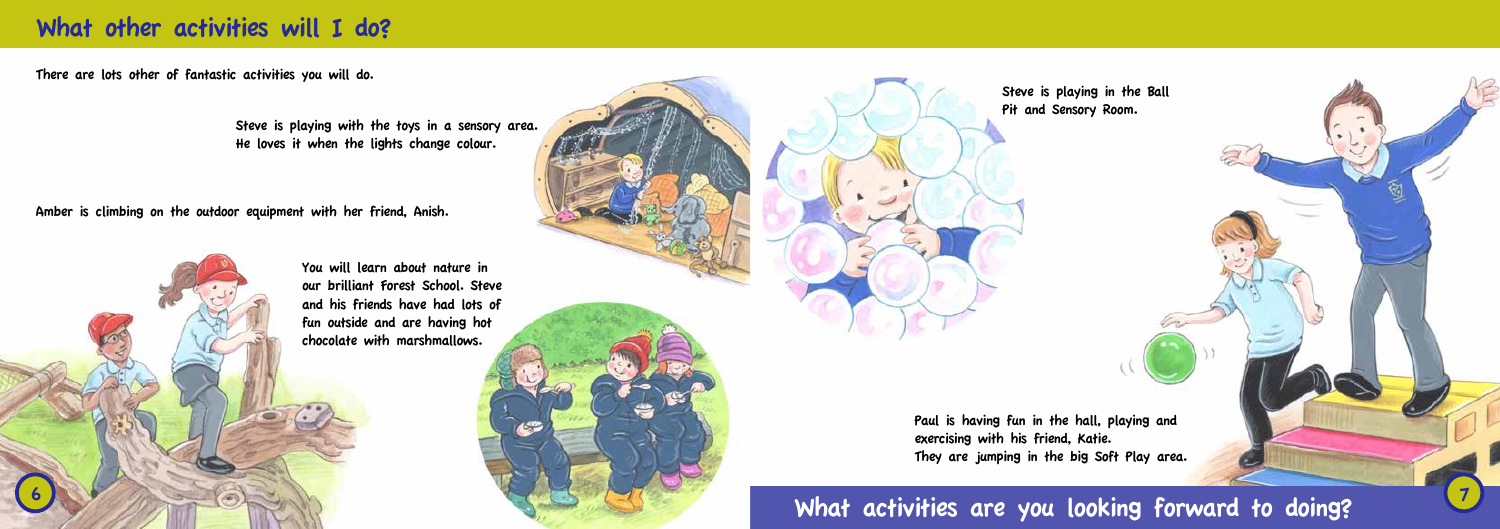### What if I am hungry or thirsty? What happens if I need the toilet?

You can have a snack and a drink in the morning. At lunchtime, you will sit with your friends and your teacher to have your meal together at the Big Table in your classroom. You can have a school meal, or your grown-ups can give you a packed lunch. Your teachers will give you any help you need. Lunchtime is peaceful and calm, but you can also wear ear defenders if you want to.



When you have finished your meal, you will have playtime.





Your teachers will remind you to use the toilets at snack time, break and lunchtime, but you can go whenever you need to. When you need to go, tell your teacher or show them the visual card. The toilets are close by as they are in the corridor near your classroom. They are very easy to use.

If you need help, your teacher will go with you and there will be lots of visual cards on the walls and doors to remind you what to do.

Amber has remembered to flush the toilet and is washing her hands with soap and water.

She sings "Happy Birthday" twice while she washes her hands to make sure they are nice and clean.

### What is your favourite meal? Do you sing a little song when you wash your hands?

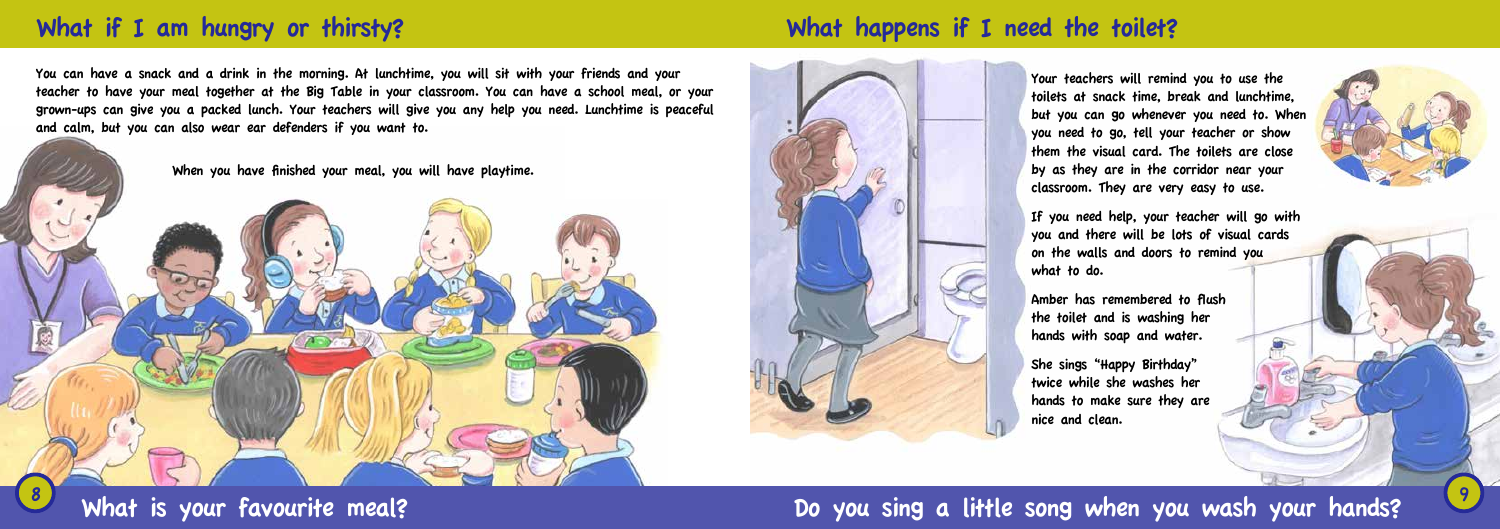10

Are you looking forward to coming to the Climb Project at Wheatley Hill Primary School?



#### What happens at the end of the school day?



When it is nearly home time, you will have circle time with your Base Group friends. You will talk about your day and what went well and what didn't. Your teachers will ask you about your feelings and help you feel better about any problems you may have had during the day.

Steve is telling everyone about how much he loved Forest School.

"My favourite part was the hot chocolate!" he says.

Your teacher will write in your 'Home/School Diary' which tells your grown-ups about what you have been doing at school. Sometimes your teacher will even put photos in it.

At home time, your teacher will get a message on the classroom phone to tell them that your transport or grown-ups are at the school to collect you. Your teacher will take you to the main entrance where the adults who are there to collect you will be waiting to meet you.

"Hello, Dad," says Steve. "I have had so much fun today! I can't wait to come back tomorrow."

Your grown-ups can also use the diary to send messages to your teacher.